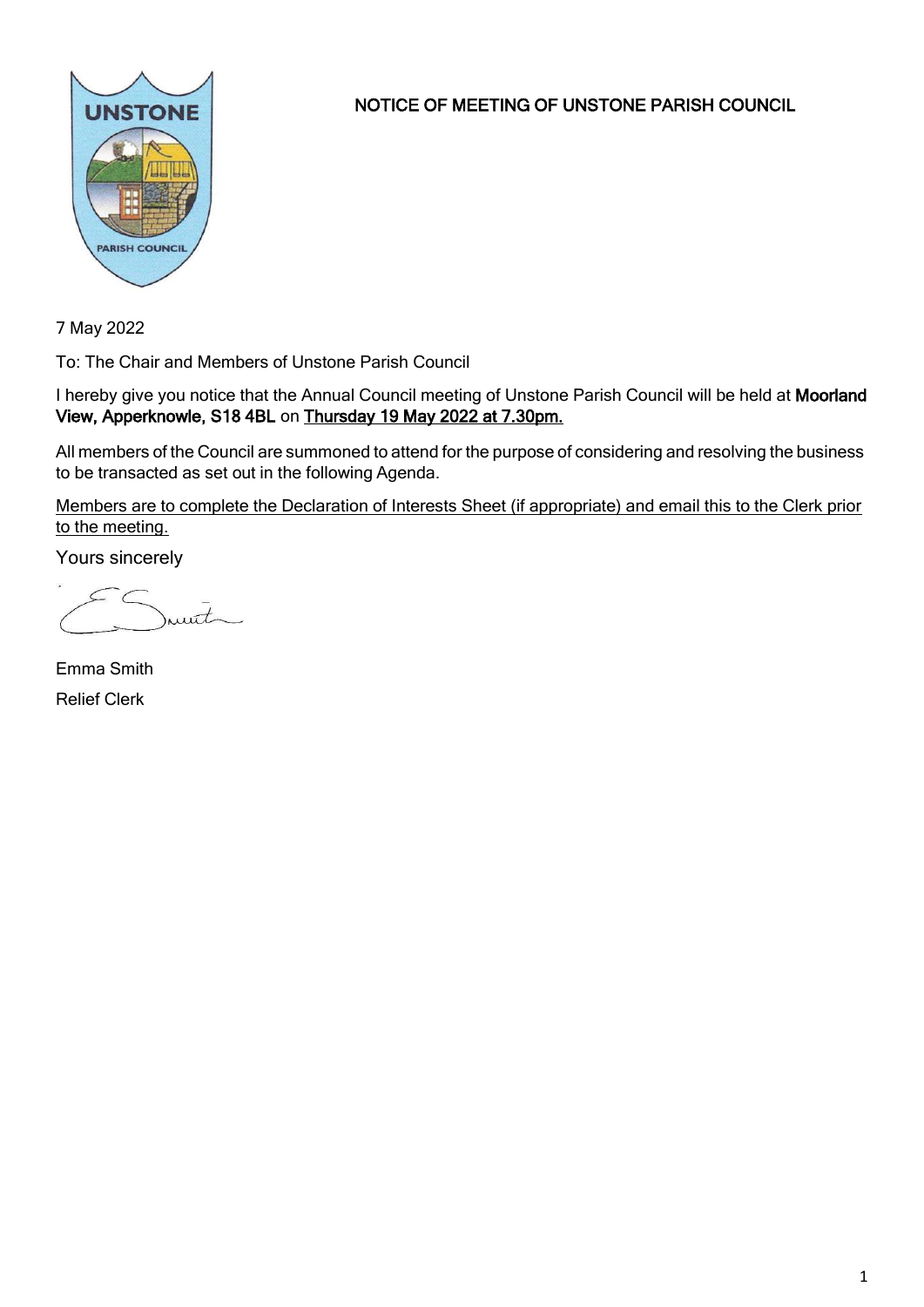## AGENDA

#### NON-CONFIDENTIAL

- 1. Election of Chair and signing of the Declaration of Acceptance to Office
- 2. Election of Vice-Chair and signing of the Declaration of Acceptance to Office
- 3. To receive apologies for absence.
- 4. Variation of Order of Business.
- 5. Declaration of Members Interests and Requests for Dispensation

Members are requested to declare the existence and nature of any disclosable pecuniary interest and/or other interest, not already on their register of interests, in any item on the agenda and withdraw from the meeting at the appropriate time, or to request a dispensation. Please note that appropriate forms should be completed prior to commencement of the meeting.

6. Confidential Item – To determine which items, if any, on the Agenda should be taken with the public excluded. If the Council decides to exclude the public it will be necessary to pass a resolution in the following terms:-

"That in view of the confidential nature of the business about to be transacted, to consider a resolution to exclude the Press and Public from the meeting in accordance with the Public Bodies (Admission to Meetings) Act 1960, s1, in order to discuss the item."

- 7. To confirm the minutes of the Council Meeting held on 21 April 2022
- 8. To review and adopt the Council's Standing Orders
- 9. To review and adopt the Council's Financial Regulations
- 10. To review and adopt the Retention Schedule
- 11. To review and adopt the Freedom of Information Policy
- 12. To review and adopt Equal Opportunities Policy
- 13. To review and adopt the Complaints Procedure
- 14. To review and adopt the Privacy Notice
- 15. To review and adopt the Safeguarding Policy, Procedure and Guidance
- 16. To approve the calendar of meetings for 2022/23
- 17. To approve membership to the Finance and Staff Working Party
- 18. To approve the terms of reference for the Finance and Staff Working Party

#### Matters to be considered in addition to the Annual Meeting Agenda as a decision is required before the next Full Council Meeting.

#### 19. Reports

- (a) If the Police Liaison Officer is in attendance they will be given the opportunity to raise any relevant matter
- (b) If a County Council or District Council Member is in attendance they will be given the opportunity to raise any relevant matter.

#### 20. Chair's Announcements

21. To note/discuss Clerks report/correspondence received (a) DALC newsletter – April 2022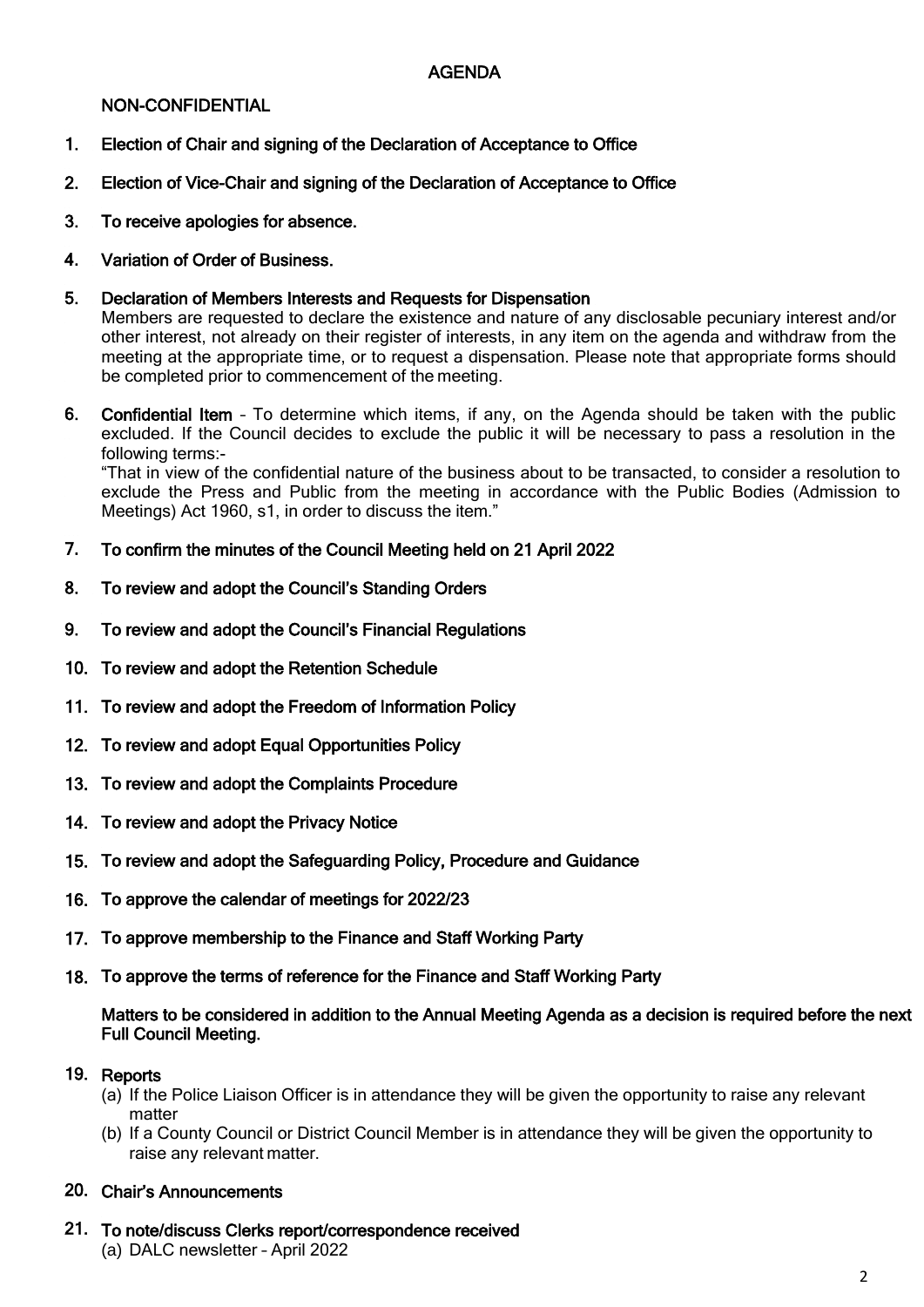- (b) DCC Lets Chat Campaign
- (c) NEDDC Spring Fair 30 April 2022
- (d) Peace Funerals Apperknowle discount no response

# 22. To note Dronfield Cycle Path

- 23. To discuss Tommy Figures Cllr Rogers to report
- 24. To discuss Dronfield Joint Burial Committee
- 25. To discuss One Planet Matters/ Community Orchard Cllr Dale

## 26. Caretakers report

To note caretakers report circulated to all Councillors

## 27. Responsible Financial Officer report

- (a) To approve the payment list for May 2022
- (b) To approve the bank reconciliations for 30 April 2022
- (c) To note internal audit report
- (d) To approve Annual Governance Statement for 2021/22
- (e) To approve Accounting Statements for 2021/22
- (f) To approve purchase of a Vauxhall Movano Dynamic vehicle

## 28. To discuss Speed Indicator Devices (SID) in Unstone – working group update

#### 29. To discuss correspondence from Pooh Corner – Water issue

#### 30. To note update from the Peak Resort

#### 31. To discuss Ukraine support

## 32. Planning Application

- NED 22/00349/FL Change of use of brownfield site to housing land and construction of 5 bedroom dwelling with attached garage at Garage Block to the rear of 39 High Street, Apperknowle
- NED 22/00375/FLH Outbuilding on raised decking area at Ouzlebank Farm, Highgate Lane, Dronfield
- NED 22/00374/FLH Single storey extension to front and new porch, new dormer to rear and alterations to openings (Revised scheme of 21/00388/FLH) at Ouzlebank Farm, Highgate Lane, **Dronfield**

## 33. Planning Decisions

- NED 21/01267/DISCON Discharge of conditions 3 (Surface water drainage works), 4 (Foul drainage works), 5 (Materials), 6 (External Lighting), 7 (Ground Levels) and 8 (Landscaping details) pursuant of 19/00697/FL at The Derek Oldman Memorial Ground, Windmill Lane, Apperknowle Conditions Discharged – 13 April 2022
- NED 22/00164/LDC Application for a certificate of lawfulness for conversion of existing outbuildings to facilitate the construction of swimming pool with pool hall, including changing room/shower/toilet, to be built within the domestic curtilage/garden of the main property for homeowners private use at The Old School House, Lightwood Lane, Middle Handley Certificate Issued – 19 April 2022

## 34. Other Planning Matters

No other planning matters have been received

- 35. Planning Application circulated after the agenda was issued
- 36. Public Participation (15 minutes allocated)
- 37. Confirm the date and time of the next meeting as Thursday 16 June 2022 at 7pm
- 38. To note items for the June 2022 agenda